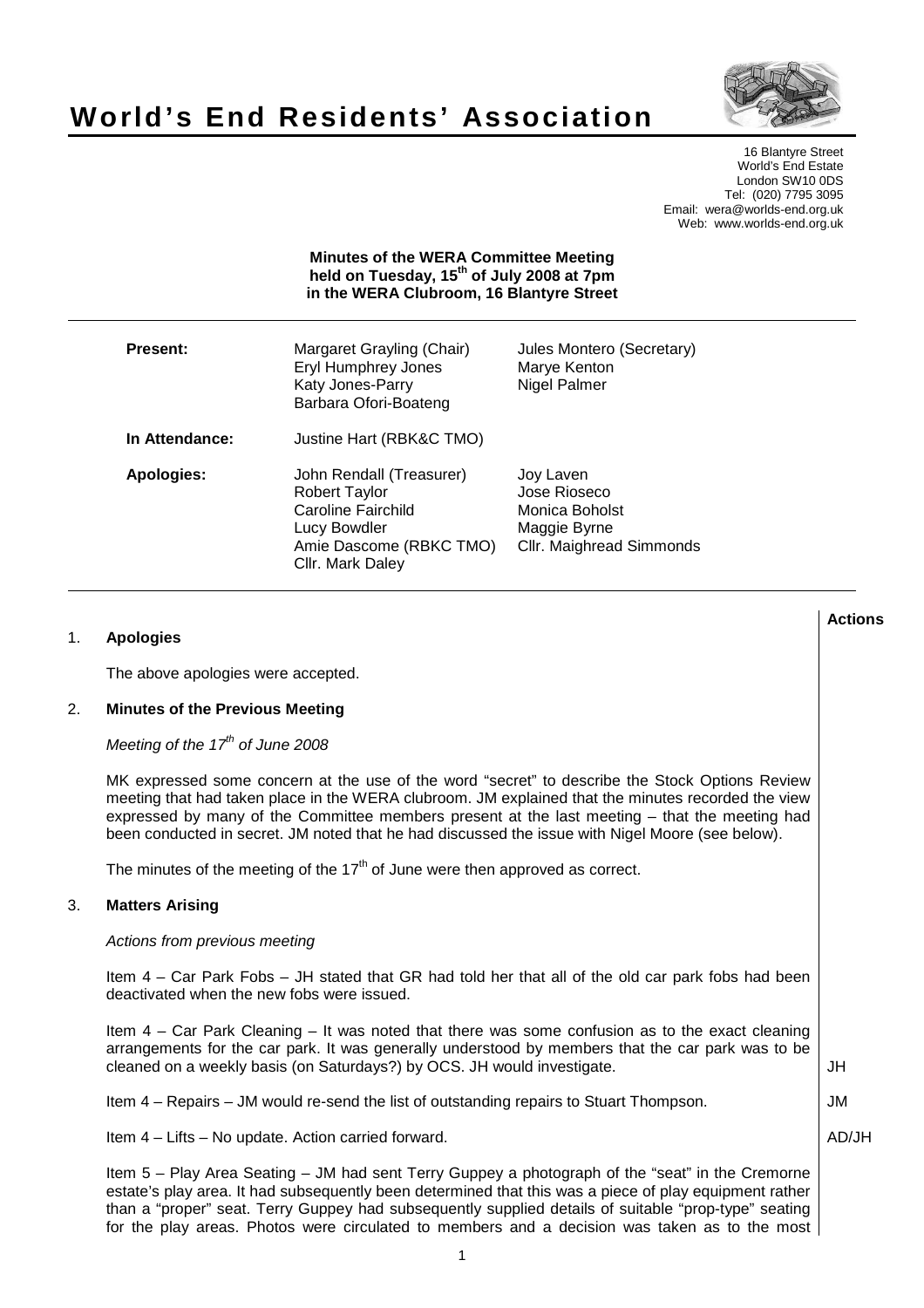suitable (steel framed with wooden seat). EHJ would notify Terry Guppey of the selection.

Item 8 – WCI Funding – JM had re-sent the email to Cllr. Simmonds.

#### Matters Arising

Stock Options – JM stated (as above) that he had discussed the recent Stock Options Review meeting that had taken place in the WERA Clubroom on the  $12<sup>th</sup>$  of June with Nigel Moore after the last Committee meeting. Nigel Moore had explained that the residents who had been invited to attend these meetings had been selected from the TMO's "residents panel". Nigel had also confirmed that further meetings would be taking place and that the TMO wished to increase the level of resident involvement in these meetings. JM understood that Nigel Moore had also discussed these issues with a number of the other Committee members who had expressed concerns at the last meeting.

TMO Constitutional Review – JM noted that the TMO had booked the WERA Clubroom for a "road show" to discuss proposed changes to the TMO's company rules. The "road show" was to take place on the evening of Monday, the 11<sup>th</sup> of August.

Blantyre Tower Pump Room – EHJ noted further issues with the Blantyre Tower pump room. Someone had, once again, gained access to the pump room and switched off the pump. A serious leak had then resulted – the resident in number 45 had opened up their taps fully during the brief water outage and failed to close them again. When the water pump was switched back on, and the water supply restored, this had resulted in a serious leak.

Several issues were noted:

- 1. That a significant amount of water had cascaded through the electricity meter cupboards within individual properties all the way from number 45 down to the  $9<sup>th</sup>$  floor. There was some concern as to whether this might have caused any serious damage to the electrical installations of the flats concerned.
- 2. That many of the windows above the  $6<sup>th</sup>$  floor were now covered in lime scale and required cleaning. EHJ asked whether the TMO would arrange for these to be cleaned.
- 3. That the residents in number 45 had now caused two leaks following temporary failures of the tower's water pump and water supply. It was suggested that they needed to be contacted by a housing officer and advised how to behave more responsibly. JH would pass the request on.
- 4. The resident in number 37 had not received the correct forms to make a buildings insurance claim following the leak. JH would ensure that they received the correct forms. JH
- 5. That any tenants and leaseholders whose property had been damaged as a result of the leak would be required to claim on their own insurance.

It was noted that a new lock was to be fitted to the pump room the following day (the  $16<sup>th</sup>$  of July) and that the use of the keys to the new lock would be monitored closely. It was suggested that should the pump failures continue to take place that the TMO should deploy temporary CCTV covering the pump room to determine exactly what was happening, and in particular identify who was gaining access to the pump room and switching the pump off. JH would investigate

Micro-chipping of dogs – No update.

#### 4. **Estate Management**

There were no major updates in Amie Dascombe's absence. JH took note of any issues raised by members. The monthly report would be sent across separately.

## Housing Management Reorganisation

JH noted that the team move in the Blantyre Centre might take place in September and that interviews for the currently vacant officer positions were currently taking place.

#### Immersion Heater Meters

EHJ stated that she had received a letter from EDF with regards to the replacement of the electricity meter in her flat for the (cyclo/heating) immersion heater. The letter advised her that the meter had

JH

JH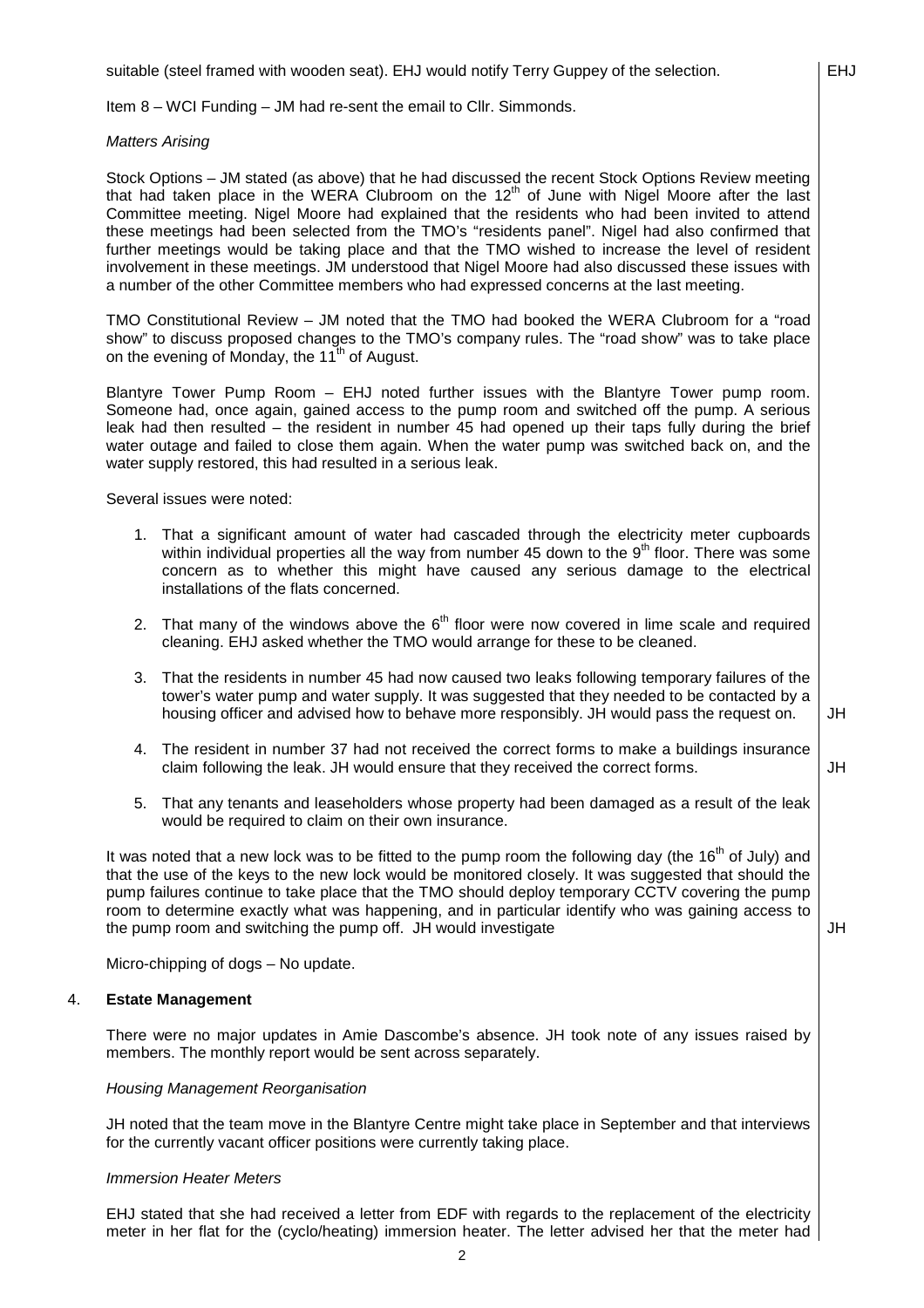reached the end of its life and needed to be replaced. No-one else had received a similar letter. JH | JH said she would ask the relevant TMO staff to investigate.

### Rubbish/Recycling/Cleaning

EHJ noted that a large amount of rubbish had been dumped in front of the Blantyre Tower bin room recently. Much of this appeared to be contractor, rather than domestic, waste. A query was made as to whether the TMO's contractors were disposing of their waste correctly (i.e. not dumping it in the estate's paladin bins or outside the tower bin rooms). EHJ also noted that a computer monitor had been dumped next to the recycling bin below Blantyre Tower but that it had yet to be been removed by OCS (it was clearly not recyclable).

NP noted issues with many of the recycling bins on the estate – they were often very full and clearly required to be emptied more regularly (note: they are currently emptied twice a week). It was also noted that most of the recycling bins were kept padlocked which made it impossible to place large items (e.g. large boxes) in the bins; this resulted in piles of recyclable waste dumped next to the bins. NP suggested that residents should be properly informed as to what was and was not recyclable. NP also suggested that the recycling facilities on the estate might not be located in the most appropriate locations. It was agreed that the relevant Council staff be contacted with regards to the above issues with the recycling facilities on the estate. JM would do so. It was noted that the orange rubbish bags to be used for recycling could be obtained from any of the Council's libraries.

JM noted recent correspondence with regards to the cleaning of the lift lobby walls. JM stated that none of the lift lobby walls were cleaned on a regular basis and that a promised "deep clean" of the lift lobby walls (to have taken place in late June) had clearly not taken place – the walls were as dirty as ever and very much in need of cleaning. JM noted that this issue had been raised on cleaning walkabouts on many previous occasions and that "deep cleans" of the lift lobby walls had been promised many times but had never taken place. JM noted a similar issue with the cleaning of the windows in the tower stairwells. Again these had previously been identified as an issue on previous cleaning walkabouts; again cleaning had been promised but had never taken place. It was agreed that these issues would be investigated during a forthcoming walkabout of the estate.

#### 5. **Safer Neighbourhoods**

This item was deferred in Sgt. Otway's absence.

#### 6. **Area Leaseholder Conference**

JM explained that at the last meeting of the TMO's Leaseholder Services Committee an "Area Leaseholders Conference" had been proposed, and that World's End had been nominated as a suitable area and venue for the first such conference.

The conference would allow Leaseholders (from both the estate and the wider area) to meet and discuss issues of concern with relevant TMO staff. JM sought the Committee's view as to whether this was a good idea and an indication as to whether and when it should take place. After some discussion it was agreed that it was a generally good idea. A suggestion was made that the TMO should consider holding a similar conference for tenants. JM would pass this suggestion back to the TMO.

As a significant number of Committee members were absent from the meeting, JM would therefore seek their opinions after the meeting before notifying the TMO of the Committee's decision and identifying a suitable date and time for the conference. JM

#### 7. **Meetings Attended**

#### Meeting with Helen Evans re: Senior Citizens Forum

MG and JM had attended a meeting with Helen Evans, Sheila Belgrave, Hash Chamchoun and Cllr. Simmonds at Charles House on the  $27<sup>th</sup>$  of June. A number of issues of concern with the Senior Citizens Forum and the manner that both the Forum and its finances had been managed by TMO staff had been discussed. These issues were now being investigated and an update was expected from Hash Chamchoun shortly.

It was noted that following the meeting the TMO's Resident Involvement team had contacted WERA with regards to a day-trip for Senior Citizens in August. Notices had been put up in the tower lobbies; a list of residents wishing to go on the trip had been collated and passed to Resident Involvement.

JM

JM